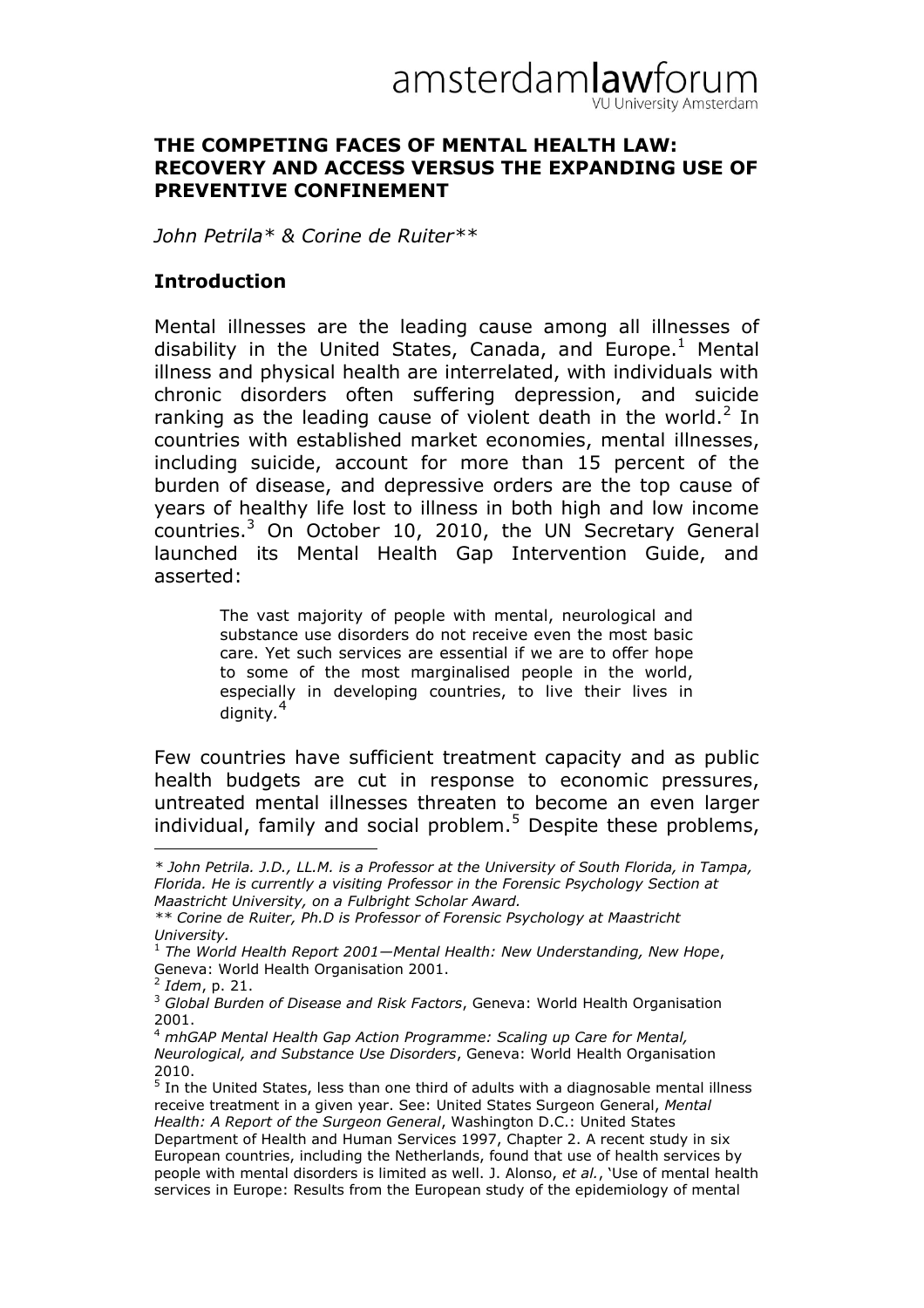there have been significant advances in treatment modalities and philosophy over the last two decades that have advanced the "state of the art" in treatment. Biopsychosocial treatments that integrate medical, case management and support services result in increased contact with patients who otherwise might be lost to the care system.<sup>6</sup> Recovery from mental illnesses is now the goal in treating even the most serious illnesses, a dramatic change from the traditional view that only symptom relief was possible.<sup>7</sup> Finally, international conventions speak strongly about the rights of people with mental illnesses, including rights to be free from discrimination, to exercise autonomy, and to receive adequate care.<sup>8</sup>

These are important developments. An emphasis on recovery and patient-centred treatment enhances respect for the individual's dignity and autonomy. The codification of mental illness as a human rights issue provides a reminder that mental illness continues to be a cause for discrimination and differential treatment, and illustrates how policymakers have elevated mental illness to equal status among other disabilities. These salutary changes provide a foundation for reforming mental health care in many nations, even if they do not directly resolve questions of inadequate treatment capacity and access.<sup>9</sup>

<sup>6</sup> S. Sytema, *et al*., "Assertive community treatment in the Netherlands: a randomised controlled trial", *Acta Psychiatrica Scandinavica* 2008-116, pp. 76-77. Recovery has become an organising principle for policymakers and caregivers in many places, including but not limited to Canada (M. Piat, J. Sabetti, & D. Bloom, "The transformation of mental health services to a recovery-oriented system of care: Canadian decision maker perspectives", *International Journal of Social Psychiatry* 2010-56, pp. 168-177); Slovenia (J.K. Hyun, *et al.*, "Recovery and community based mental health services in the Slovak Republic: A pilot study on the implications for hospitalisation and inpatient length of stay for individuals with severe and persistent mental illness", *International Journal of Psychosocial Rehabilitation* 2008-13, pp. 67- 80; Norway (M. Borg & K. Kristiansen, "Recovery-oriented professionals: Helping relationships in mental health services", *Journal of Mental Health* 2004-13, pp. 493- 505; the United Kingdom and Australia (B. Healy & N. Renouf, "Recovery from mental illness as an emergent concept and practice in Australia and the UK", *International Journal of Social Psychiatry* 2007-53, pp. 108-122; and the Netherlands (H. Van Gestel-Timmermans, *et al.*, "Hope as a determinant of mental health recovery: A psychometric evaluation of the Herth Hope Index-Dutch version", *Scandinavian Journal of Caring Sciences* 2010-24 S.1, pp. 67-74.

See: L. Gostin, 'Human rights of persons with mental disabilities: the European convention of human rights", *International Journal of Law and Psychiatry* 2000-23, pp. 125-159. Also, United Nations, *Convention on the Rights of Persons with Disabilities and Optional Protocol.* United Nations 2008.

<sup>9</sup> For an analogy illustrating the potential impact of international conventions, one might examine the impact of United Nations" guidelines on juvenile justice. The guidelines have had considerable influence in countries trying to create non-punitive juvenile justice systems, rather than the more punitive systems that have developed over the last two decades in some Western countries. See: J. Petrila, "An international perspective on juvenile justice issues', in B.L. Bottoms, C.J. Najdowski, & G. Goodman (eds) *Children as Victims, Witnesses, and Offenders*, New York: Guilford 2009, chapter 19 pp. 369-384.

<u>.</u>

disorders (ESEMeD) project", *Acta Psychiatrica Scandinavia* 2004-109 Supp.420, pp. 47-54.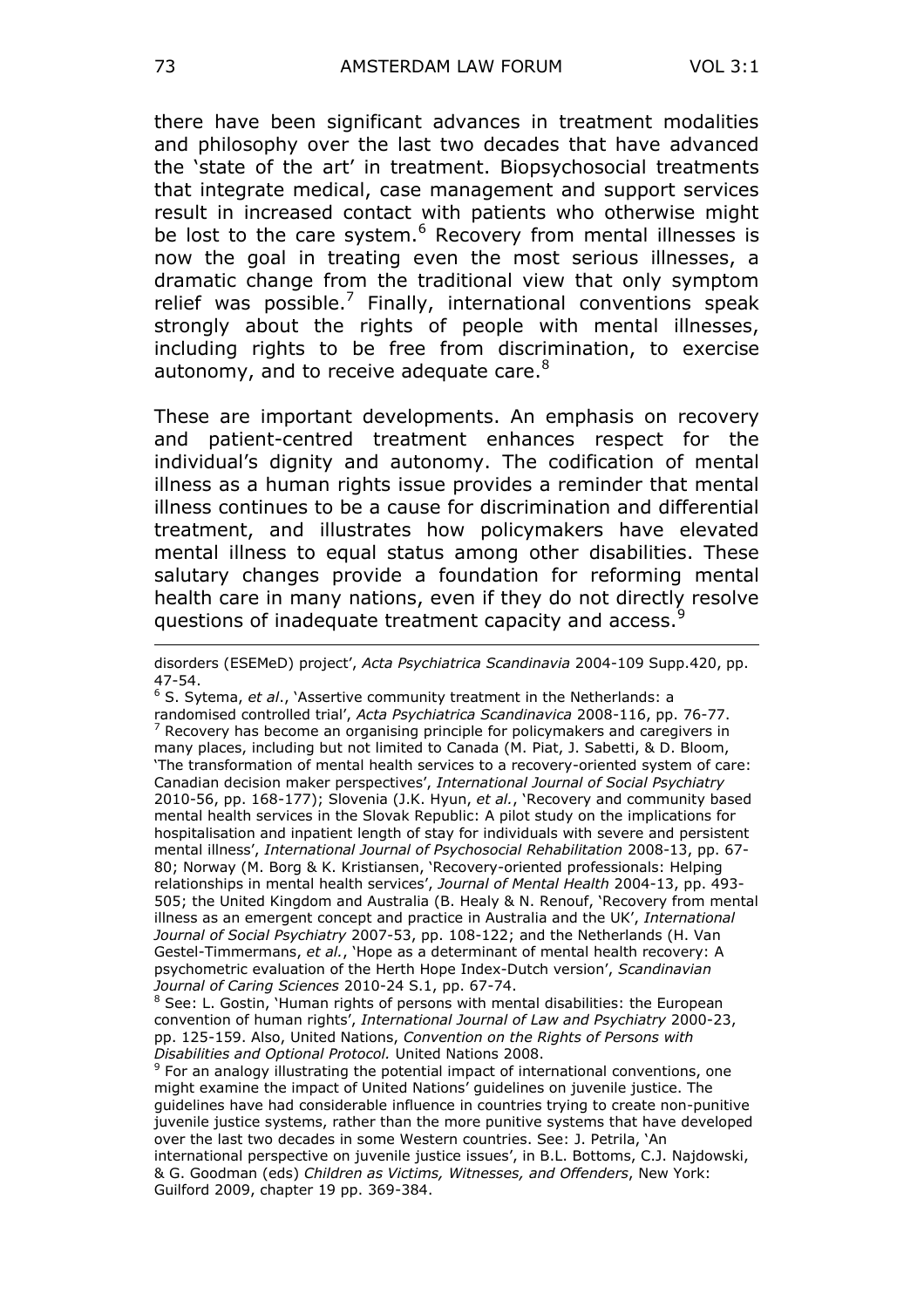### **I. The Continuing Problem of Coercion**

Coercion of one sort or another has been used to segregate or forcibly treat people with mental illnesses for centuries. For example, in the Middle Ages, people thought to be mentally ill were kept in towers, burned, immersed in water, or otherwise tortured in some circumstances. The burnings associated with allegations of witchcraft often killed people who in fact were mentally ill.<sup>10</sup> In the United States, in the  $18<sup>th</sup>$  century, Dr. Benjamin Rush, the 'father of American psychiatry', urged, for therapeutic reasons, the use of 'swinging'. This process involved strapping people with mental illnesses into gyration devices suspended by chains from a ceiling and spinning them for as long as several hours. $^{11}$  The horrors of the institutional "cuckoo"s nest" were not revealed until the 1960s and 1970s when the overcrowding, understaffing, and overmedicating in United States psychiatric facilities was first exposed in books and film. $^{12}$ 

Today, institutional conditions in many countries have markedly improved, though egregious practices, including the misuse of psychiatric care as a tool against political dissidence, have not disappeared.<sup>13</sup> Coercion is still used, particularly with involuntary civil commitment. While substantive and procedural protections differ from nation to nation, in general these statutes provide that an involuntary treatment order can be entered if the person has a mental illness, is unwilling or lacks the capacity to seek care voluntarily, and presents some type of danger to themselves or others, through active behaviour or

 $\overline{a}$ <sup>10</sup> For an excellent review, see: M. Foucault, *Madness and Civilization: A history of insanity in the age of reason*, London: Tavistock 1982.

<sup>11</sup> Benjamin Rush, *Medical Inquiries and Observations Upon the Diseases of the Mind*, Philadelphia: John Grigg 1830. Rush acted from a belief that these and other treatments that would now be considered inhumane had a therapeutic impact. As has often been the case in the treatment of mental illness, there was a chasm between therapeutic intent and scientific evidence for a treatment's efficacy.

<sup>&</sup>lt;sup>12</sup> Ken Kesey's book, One Flew Over the Cuckoo's Nest, Signet 1963, based on his experiences as an aide in a psychiatric hospital in the 1950s, had enormous influence in exposing the inhuman conditions that existed in many psychiatric institutions. When the book was turned into a very popular film, its influence expanded considerably. It should be noted, however, that some of the images in the film (e.g., of Jack Nicholson receiving electroshock treatment) were overly dramatised and medically incorrect.

 $13$  Forced psychiatric hospitalisation for political dissidents was a common practice in Soviet bloc countries and reportedly continues today in some countries, for example, China. See: Human Rights Watch and Geneva Initiative on Psychiatry¸ *Political Psychiatry in China Today and its Origins in the Mao Era*, New York: Human Rights Watch 2002; J. Amon, 'Abusing patients: Health providers' complicity in torture and cruel, inhuman or degrading treatment', January 21, 2010, at: http://www.hrw.org/en/node/87624 (2 December 2010).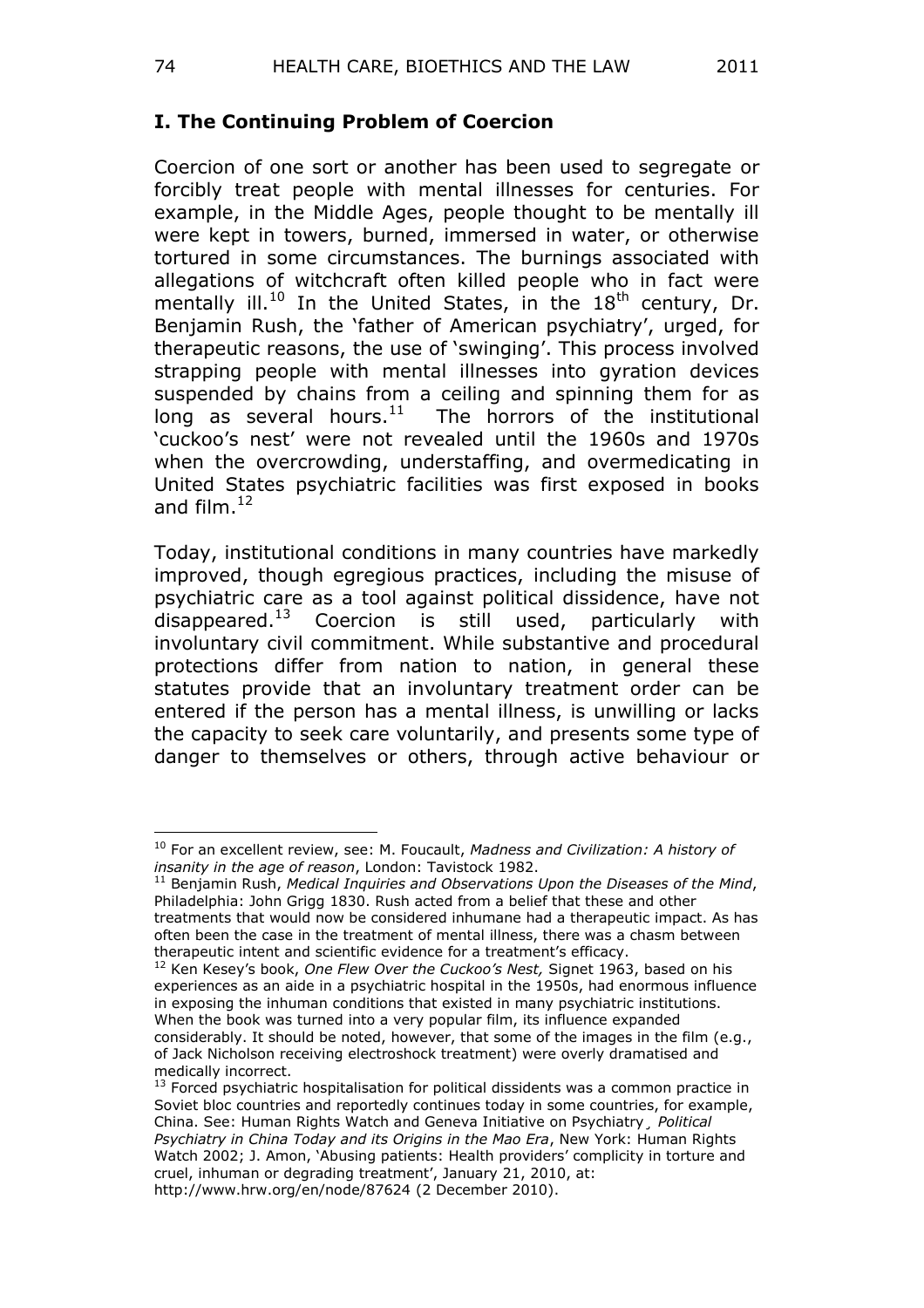neglect.<sup>14</sup> Several nations also permit the involuntary commitment of an individual to outpatient care, with substantive and procedural criteria sometimes different than those for inpatient commitment. This practice is called outpatient commitment or assisted treatment in the United States; in other countries, it is more commonly referred to as community treatment orders.<sup>15</sup> Community treatment orders have been used most frequently in North America, Australasia, the United Kingdom, and Israel. In The Netherlands, patients can be released from hospital with a judicial order authorising outpatient treatment for a maximum of six months, during which the patient agrees to comply with a treatment plan. If the patient does not comply with the treatment plan, he or she can be involuntarily admitted.<sup>16</sup> While the implementation of outpatient commitment in some jurisdictions has been hampered by a lack of adequate treatment resources and cumbersome statutory procedures, $17$  research conducted in the U.S. and elsewhere suggests that an outpatient treatment order of at least six months duration, combined with adequate treatment over that period, can reduce hospitalisations and criminal offending among some individuals with serious mental illnesses. $18$ 

<sup>&</sup>lt;sup>14</sup> For an interesting comparison of civil commitment statutes across former British Commonwealth countries, see: E.C. Fistein, *et al.*, "A comparison of mental health legislation from diverse Commonwealth jurisdictions', International Journal of Law *and Psychiatry* 2009-32*,* pp. 147-155. Commitment rates vary dramatically across Europe, from 6 per 100,000 citizens in Portugal to 218 per 1000,000 in Finland. See: H.J. Salize & H. Dressing, "Epidemiology of involuntary placement of mentally ill people across the European Union", *British Journal of Psychiatry* 2004-184, pp. 163- 168.

<sup>&</sup>lt;sup>15</sup> The United Kingdom adopted legislation permitting the use of community treatment orders beginning in 2008. See: K. Jethwa & N. Galappathie, "Editorial: Community treatment orders", *British Medical Journal* 2008-337, p. 613. Australia and New Zealand also permit the use of community treatment orders. For a review, see: J. Dawson & S. Romain, "Use of community treatment orders in New Zealand: early findings", *Australian and New Zealand Journal of Psychiatry* 2001-35, pp. 190- 195.

<sup>16</sup> H.E. Kortrijk, *et al.*, "Involuntary admission may support treatment outcome and motivation in patients receiving assertive community treatment" *Social Psychiatry and Psychiatric Epidemiology* 2009-45, pp. 245-252.

<sup>17</sup> M. Gould, "Hazards of a health safeguard", *The Guardian,* 13 May 2009, p. 3, reporting that CTO orders were delayed because of the shortage of independent physicians required to provide a second opinion on the person"s suitability for an order; J. Petrila & A. Christy, 'Law & psychiatry: Florida's outpatient commitment law: a lesson in failed statutory reform?", *Psychiatric Services* 2008-59, pp. 21-23, reporting that Florida"s outpatient commitment law had been used only 71 times in 3 years, despite that fact that more than 40,000 individuals potentially met statutory criteria.

 $18$  There is an extensive literature on this topic, primarily from studies conducted in New York and North Carolina. For one recent example, see: M. Swartz, *et al.*, *New York State Assisted Outpatient Treatment Program Evaluation*, Durham NC: Duke University School of Medicine 2009.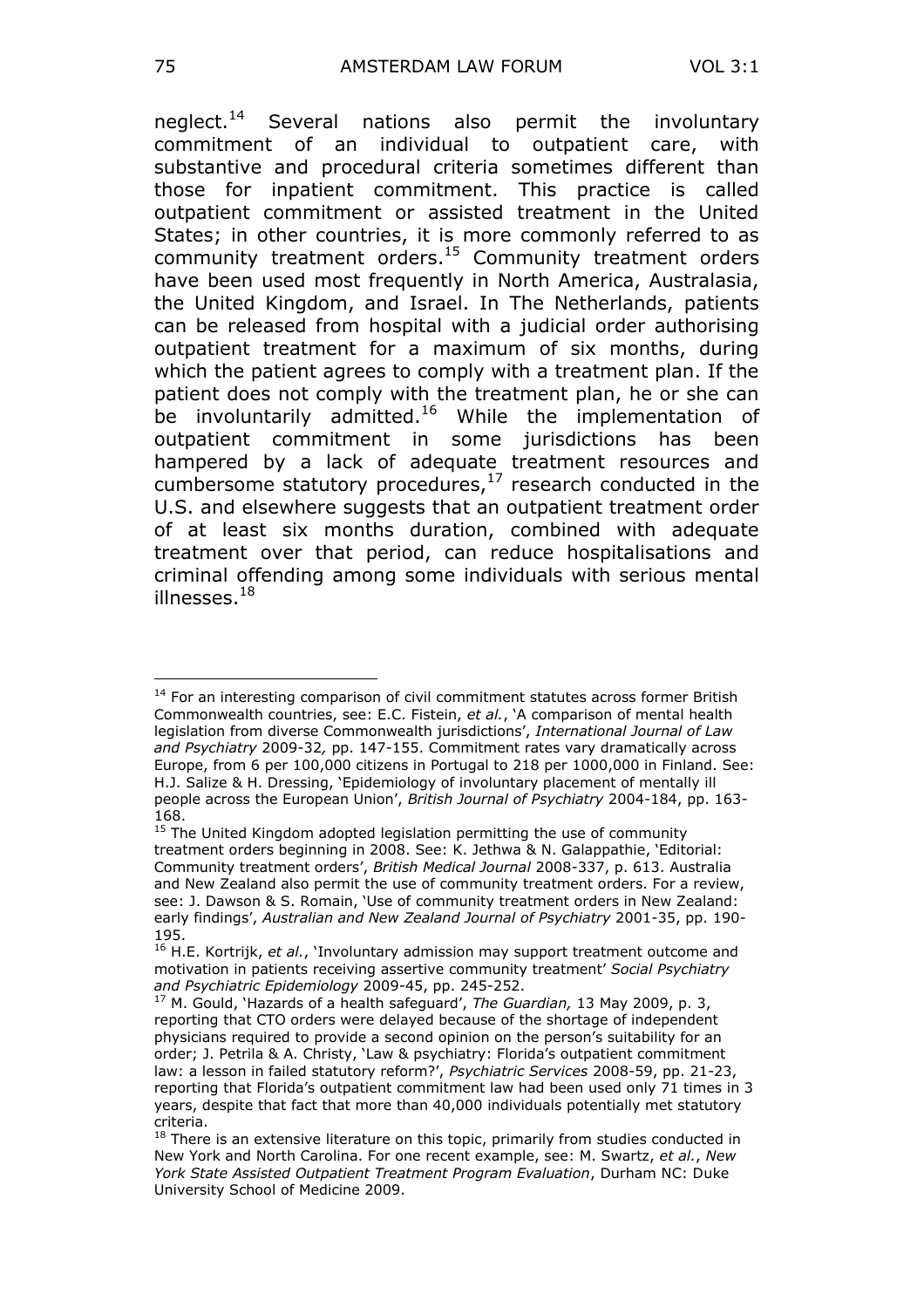### **II. Preventive Detainment Under the Guise of Treatment**

Though involuntary treatment is still controversial, statutory frameworks assure periodic judicial and medical review. In addition, reductions in hospital stays<sup>19</sup> and the development of new treatment modalities such as Assertive Community Treatment (ACT) provide new models for treating difficult-toengage patients with severe mental illness and may have an impact on the use of commitment.<sup>20</sup> However, for some individuals, judicial commitment to an inpatient treatment facility can effectively be a life-sentence, based on flawed expert testimony, empty legislative promises of treatment, and legal processes that are more likely to assure the person stays confined indefinitely. Two populations, those committed in some countries as sexually violent predators (SVP) and those committed for an indefinite period in the Netherlands for mental health care after serving a criminal sentence under TBS legislation, illustrate a practice with broad ramifications for individual liberties, clinical practice, and public mental health systems.

## **II.1 Sexually Violent Predator Statutes**

Since the 1980s, nearly 20 states in the U.S. have amended involuntary civil commitment statutes to permit the indeterminate confinement of 'sexually violent predators'. More than 3,000 people are confined in the U.S. under these statutes.<sup>21</sup> Several states in Australia have similar laws<sup>22</sup> as does Canada.<sup>23</sup> Civil law statutes are used because indefinite

 $\overline{a}$  $19$  The best discussion of this phenomenon can be found in: J. Bloom, 'Civil commitment is disappearing in Oregon", *Journal of the American Academy of Psychiatry and Law* 2006-34, pp. 534-537.

<sup>20</sup> M. Fiander, *et al.*, "Assertive community treatment across the Atlantic: A comparison of model fidelity in the UK and USA", *British Journal of Psychiatry* 2003- 182, pp. 248-254; S. Priebe, *et al.*, "Processes of disengagement and engagement in assertive outreach patients: Qualitative study", *British Journal of Psychiatry* 2005- 187, pp. 438-443.

 $21$  M. Davey & A. Goodnough, 'Doubts rise as states hold sex offenders after prison', *New York Times,* 4 March 2007. More than 700,000 people are registered as sex offenders in the United States. National Center for Missing and Exploited Children, 'Map of registered sex offenders in the United States', 8 December 2009, at: [http://www.missingkids.com/en\\_US/documents/sex-offender-map.pdf.](http://www.missingkids.com/en_US/documents/sex-offender-map.pdf) Mandatory registration of sex offenders occurs in a number of countries, for example, Germany. See: A. Hammel, 'Preventive detention in comparative perspective', in: R. Miller & P. Zumbansen (eds) *Annual of German & European Law Volume II & III,* Oxford: Berghahn Books 2006, pp. 89-105.

<sup>&</sup>lt;sup>22</sup> P. Keyzer, 'The 'preventive detention' of serious sex offenders: further consideration of the international human rights dimensions", *Psychiatry, Psychology, and Law* 2009-16, pp. 262-270.

<sup>&</sup>lt;sup>23</sup> For a comparison of United States and Canadian laws, see: M. Petrunik, L. Murphy & J.P. Federoff, "American and Canadian approaches to sex offenders: a study of the politics of dangerousness", *Federal Sentencing Reporter* 2008-21, pp. 111-123.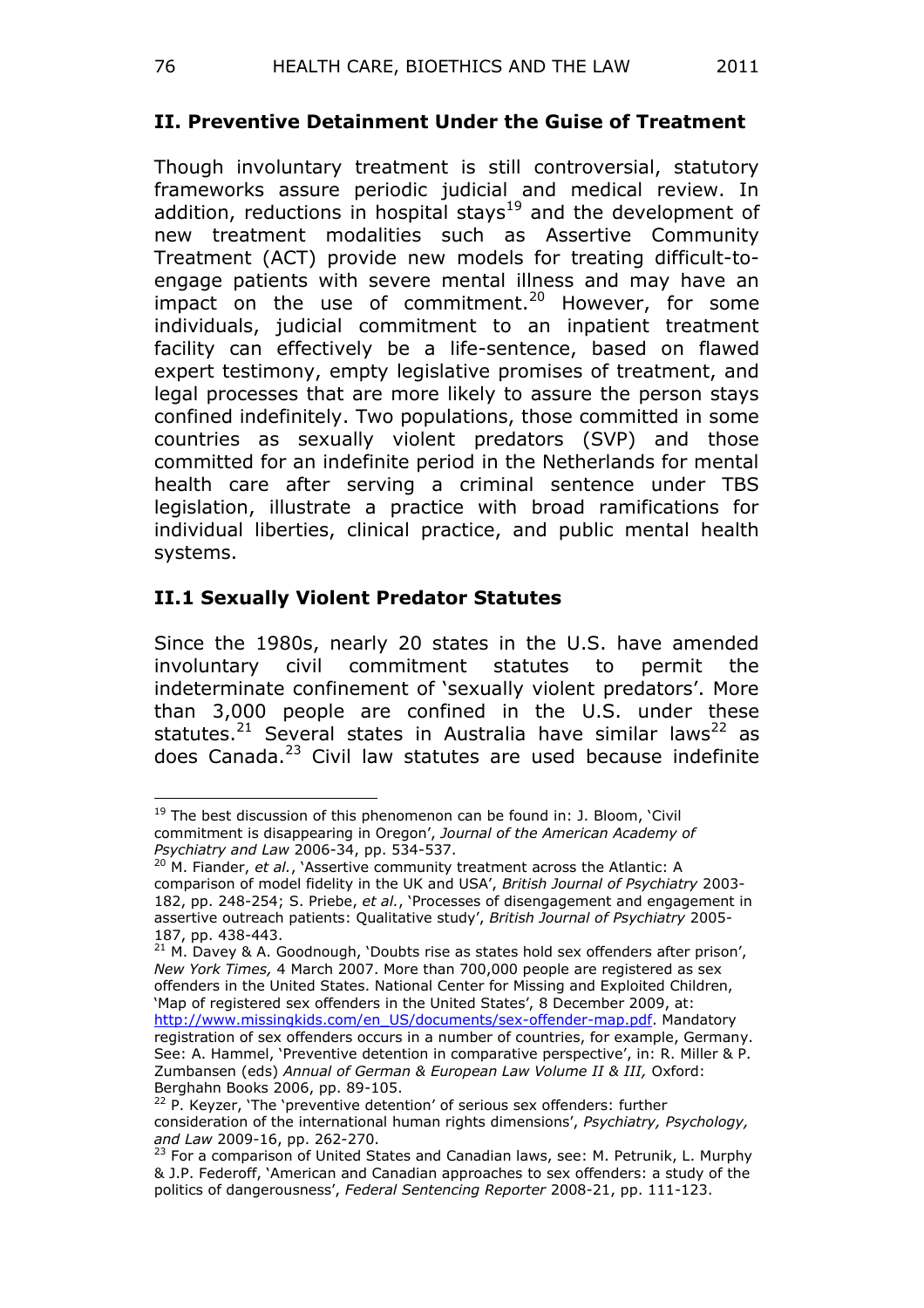confinement as a sexual offender typically occurs *after* a prison term ends; in countries where individuals cannot be punished twice for the same offense, a non-criminal approach is necessary to avoid constitutional problems that would arise if a person was confined under criminal law at the expiration of a sentence for the same offense. $24$  Indeed, the constitutionality of these laws has been affirmed by high courts that have rejected arguments that these statutes impose criminal sanctions in the quise of civil law. $25$ 

There is no question that many of the people who are confined under SVP statutes have committed heinous and often repeated offenses. Why and how, then, do these statutes offend core legal and ethical values?

First, they blur the line between civil and criminal law and provide an example of the growing use of preventive confinement.<sup>26</sup> While treatment is often promised, it is rarely delivered, resulting in what John LaFond characterises as "preventive detention masquerading as involuntary treatment".<sup>27</sup> Individuals seldom can prove they will not be dangerous in the future, and so confinement continues, with life-long confinement a real possibility. $^{28}$ 

Second, the laws contaminate mental health clinical practice, particularly in diagnosis and risk assessment. SVP statutes do not typically use definitions of "mental illness" rooted in psychiatric nomenclature. Rather, 'mental abnormality' is used, with a definition quite different than the 'mental illnesses' more commonly used in involuntary civil commitment laws. For example, the state of Kansas defines a 'mental abnormality' as

 $24$  For one of the best of many discussions of the constitutional issues, see: E.S. Janus & B. Bolin, "An end-game for sexually violent predator laws: As-applied invalidation", *Ohio State Journal of Criminal Law* 2008-25, pp. 25-49.

<sup>&</sup>lt;sup>25</sup> The key US Supreme Court decision is Kansas v. Hendricks, 521 U.S. 346, 1997. The Court ruled recently that the United States Congress has authority under federal law to create a federal sexual offender statute. United States v. Comstock, No. 08- 1224, May 17, 2010. In Australia, the key case is Fardon v. Attorney-General (QLD) (2004) 223 CLR 575, critiqued in: P. Keyzer, "Preservingdue process or warehousing the undesirables: to what end the separation of judicial power of the commonwealth?", *Sydney Law Review* 2008-30, pp. 101-114.

<sup>26</sup> For a comprehensive discussion, see: B. McSherry & P. Keyzer, *Sex Offenders and Preventive Detention*, Annandale, NSW: The Federation Press 2009.

 $27$  J. LaFond, 'Sexually violent predator laws and the liberal state: an ominous threat to individual liberty", *International Journal of Law and Psychiatry* 2008-31, pp. 158- 171, at p. 169.

<sup>&</sup>lt;sup>28</sup> Courts in the United States at least have been clear that people committed under the SVP provisions of an involuntary civil commitment law can be treated differently, to their detriment, than other civil committees. Equal protection claims generally have been rejected. For a discussion, see: J. Petrila, "Because they do horrible things: fear, science, and the erosion of civil liberties in sexually violent proceedings", *Journal of Psychiatry & Law* 2008-36, pp. 359-387.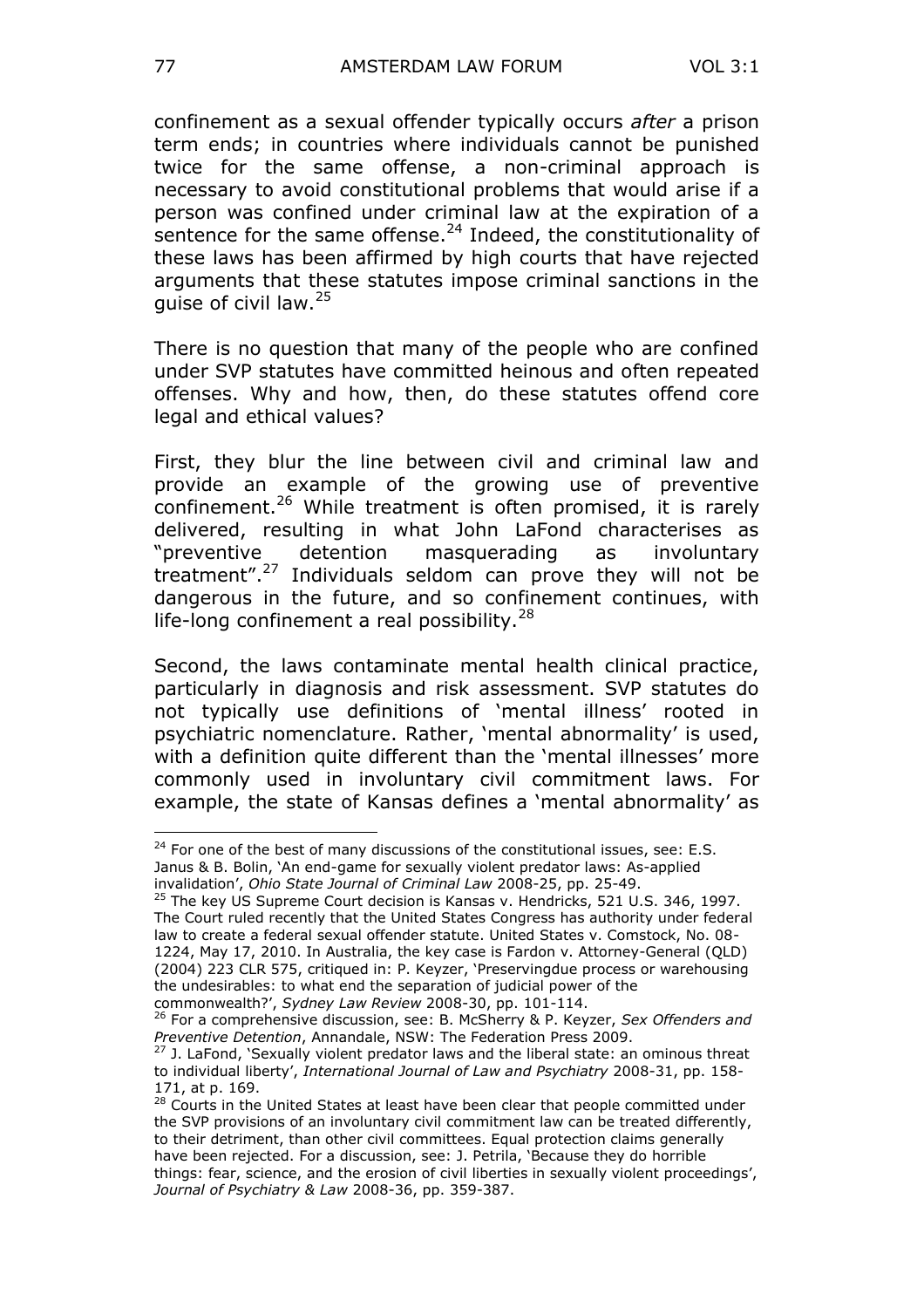a "congenital or acquired condition affecting the emotional or volitional capacity which predisposes the person to commit sexually violent offenses in a degree constituting such person as a menace to the health and safety of others".<sup>29</sup> There are no real diagnostic correlates to this definition and, as a result psychiatrists have asserted that individuals with various sexual paraphilias lack volition as required by the definition of "mental abnormality' when in fact there is little evidence that this is true in most cases of paraphilia.<sup>30</sup> A finding that a person is a sexually violent predator and warrants indefinite confinement also requires a finding that the person is a future risk to reoffend. In several reported cases, mental health professionals exaggerated the reliability and validity of risk assessment instruments. In other cases they asserted that the *individual*  would offend again when risk assessment instruments at best present a probabilistic assessment of future risk based on group statistics. $31$  As a result, the American Psychiatric Association has concluded:

> Sexual predator laws represent a serious assault on the integrity of psychiatry (…) By bending civil commitment to serve essentially non-medical purposes, sexual predator statutes threaten to undermine the legitimacy of the medical model of commitment.<sup>32</sup>

Third, SVP statutes erode due process guarantees because courts do not always exercise their discretion in barring often unsubstantiated testimony on future risk and diagnosis.<sup>33</sup> The use of civil law without adequate judicial oversight to advance

<sup>&</sup>lt;sup>29</sup> Kansas Statutes Annotated, 59-29102(b).

<sup>&</sup>lt;sup>30</sup> M.B. First & R.L. Halon, 'Use of DSM paraphilia diagnoses in sexually violent predator commitment cases", *Journal of the American Academy of Psychiatry and Law* 2008-36, pp. 443-454. First and Halon also point out that diagnoses are often incorrect in SVP proceedings, and that diagnoses of paraphilias often significantly exceed base rates found in treatment programs for sex offenders.

 $31$  Risk assessment is a complex issue and controversy regarding the reliability of clinical testimony related to the risk of future offenses by someone with a mental illness is not entirely new. Nowadays there are tools to structure the inquiry into future risk by pointing the mental health professional towards the domains of information that research has shown are relevant in determining the probability for repeated offending. However, these instruments cannot be used to predict accurately whether a particular individual will re-offend. Space does not permit a full discussion of these issues here. The reader interested in the misapplication of risk assessment testimony in SVP proceedings might begin with: R.A. Prentky, *et al.*, "Sexually violent predators in the courtroom: science on trial", *Psychology, Public Policy, and Law*  2006-12, pp. 357-386; S.D. Hart, C. Michie & D.J. Cooke, "Precision of actuarial risk assessment instruments: Evaluating the "margins of error" of group v. individual predictions of violence", *British Journal of Psychiatry* 2007-190, pp. 60-65.

<sup>32</sup> *Dangerous Sex Offenders: A Task Force Report of the American Psychiatric Association*, Washington, D.C.: American Psychiatric Association 1999, pp. 173-174; T.W. Campbell, *Assessing Sex Offenders: Problems and Pitfalls*, Springfield Illinois: Charles Thomas 2005.

<sup>33</sup> Petrila, *supra*, note 27.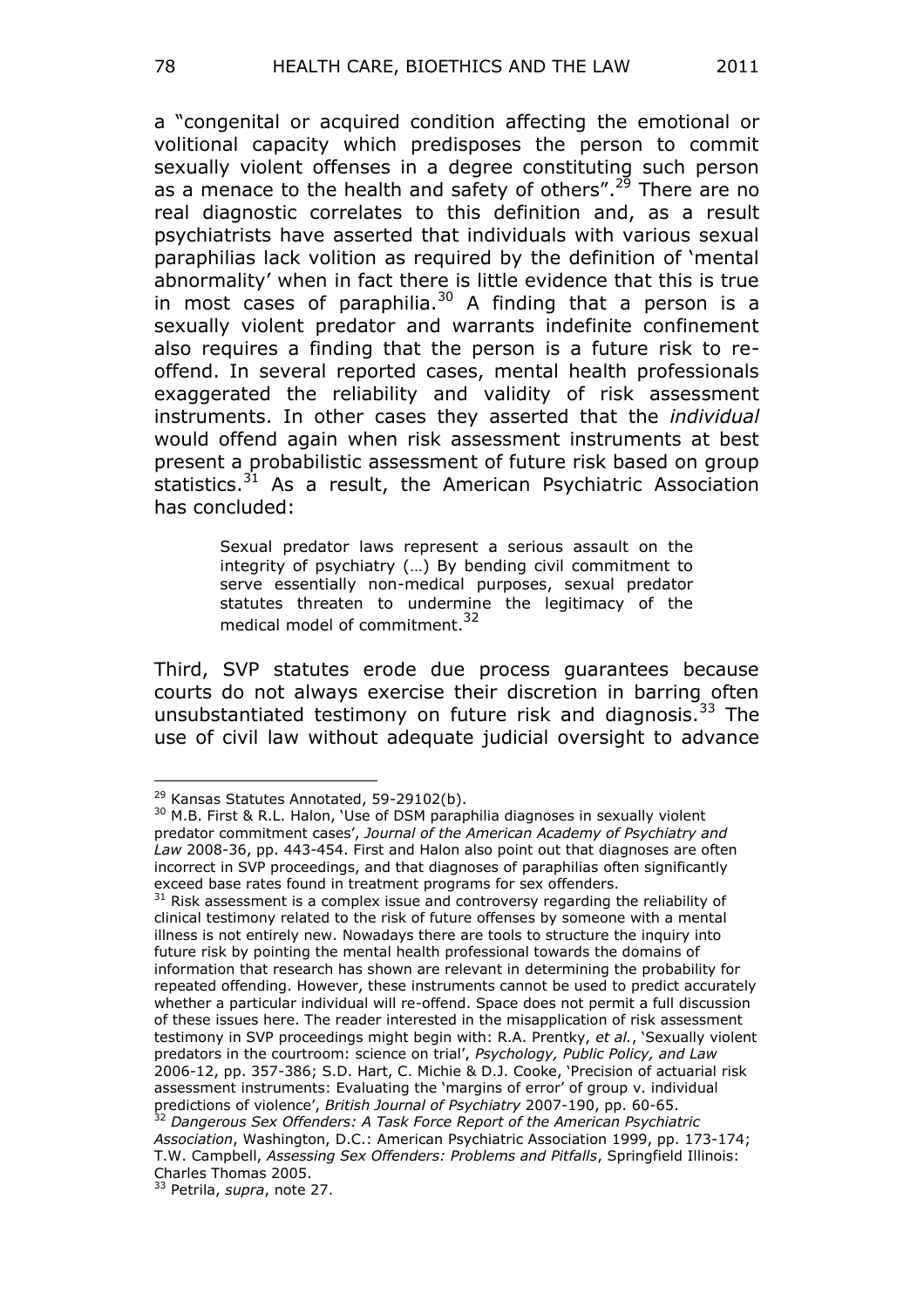deterrence and incapacitation goals more commonly associated with criminal law, this can have broader implications for the use of preventive detention in liberal democracies that depend on clarity and transparency in articulating the uses of law against citizens.

Finally, legislative and professional beliefs that sexual offenders are inherently untreatable are uninformed at best, and cynical and therapeutically nihilistic at worse. Consider this passage from the Kansas legislation, a legislative model in the U.S.:

> The legislature finds that a small but extremely dangerous group of sexually violent predators exist who *do not have a mental disease or defect that renders them appropriate for involuntary treatment* pursuant to the treatment act for mentally ill persons (…) sexually violent predators generally have antisocial personality features which are *unamenable to existing mental illness treatment modalities* and those features render them likely to engage in sexually violent behaviour. The legislature further finds that sexually violent predators likelihood of engaging in repeat acts of predatory sexual violence is high (...).<sup>34</sup> (italics added)

This assumption of untreatability ignores important developing evidence that some types of treatment actually can be effective.<sup>35</sup> However, because it is virtually impossible for detainees to obtain release once committed under an SVP statute, it is difficult to test the effectiveness of treatments on recidivism. Many individuals in these facilities also refuse treatment.<sup>36</sup> The result has been characterised as the return of the psychiatric warehouse, a phenomenon that threatens to undermine the hard won reforms in public mental health care that have occurred in the last four decades. $37$ 

 $\overline{a}$ <sup>34</sup> KS LEGIS (1994). Chapter 316, section 1.

 $35$  R. Mann & W.L. Marshall. 'Advances in the treatment of adult incarcerated sex offenders", in: A.R. Beech, L.A. Craig & K.D. Browne (eds), *Assessment and treatment of sex offenders: A handbook*, New York: Wiley 2009, pp. 329-347; P. Briken & M. P. Kafka, "Pharmacological treatment for paraphilic patients and sexual offenders", *Current Opinion in Psychiatry* 2007-20, pp. 609-613.

<sup>&</sup>lt;sup>36</sup> Only 17% of 283 detainees (those awaiting the outcome of the civil trial that would determine whether they met the Florida SVP statutory criteria) were participating in treatment, while 46% of the 322 committed as SVPs after hearing were in treatment. Florida Office of Program Policy Analysis & Government Accountability *'The Delays in Screening Sexually Violent Predators Increase Costs: Treatment Facility Security Enhanced;* Tallahassee, Florida, 2008. The review also found that the large number of detainees at the facility exacerbated both safety and therapeutic concerns, and drove up costs.

<sup>37</sup> Petrila, *supra,* note 27.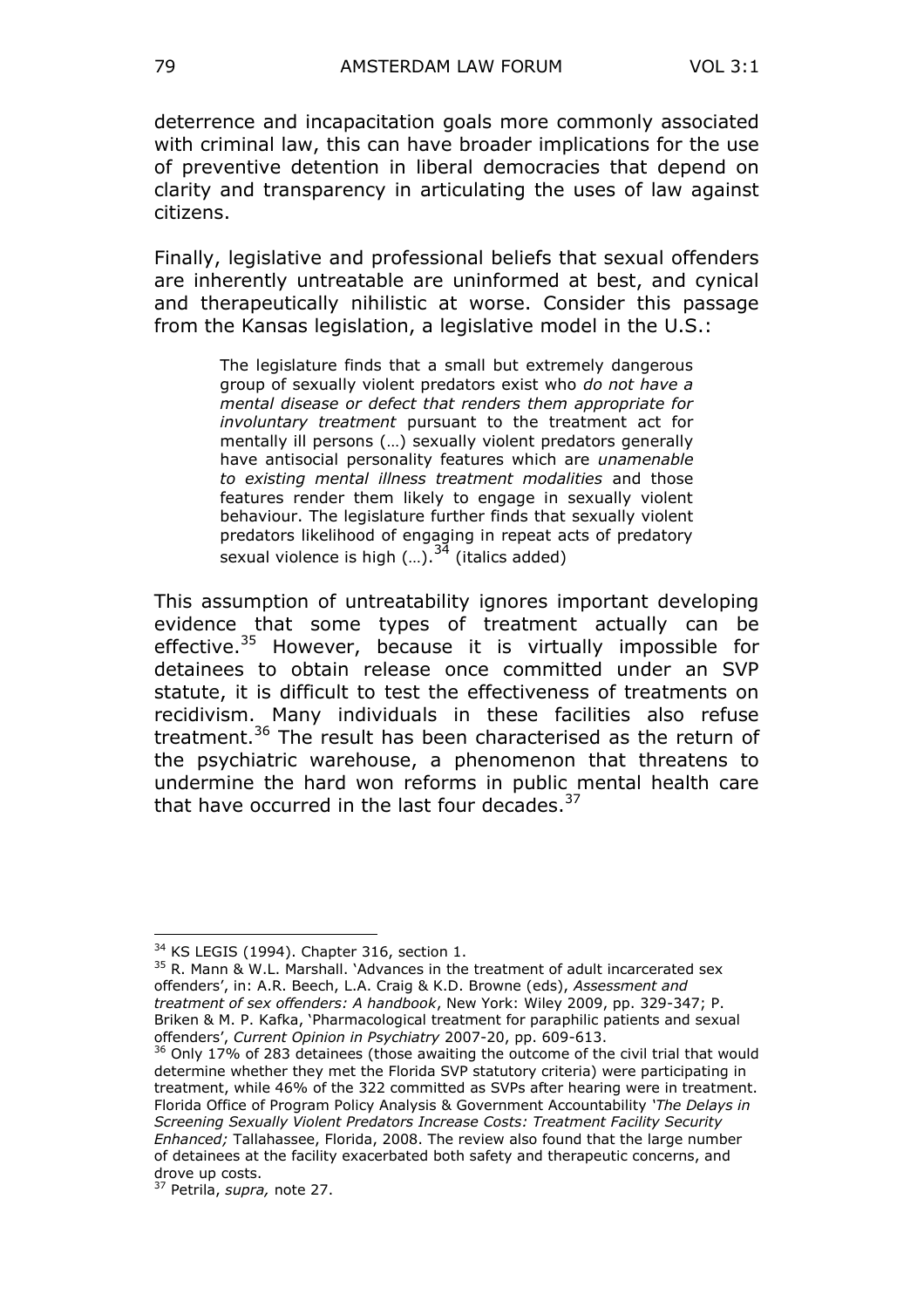#### **II.2 TBS Legislation and the Confinement of the 'Personality Disordered'**

The U.S. and Australasia are not the only countries who indefinitely confine classes of 'mentally disordered offenders'. For nearly two decades, the U.K. has permitted the indefinite confinement of sexual and persistent violent offenders and debates over expanding the use of compulsion have raged for more than a decade. $38$ 

More pertinent here, Dutch criminal law has permitted the indefinite confinement of individuals with mental disorders since 1928. $39$  A person confined under the TBS legislation serves his or her prison sentence first and then, if determined to be "a danger to others and/or to the general safety of persons and property", he or she is remanded to one of 13 Dutch forensic psychiatric facilities permitted to hold and treat such individuals.<sup>40</sup> The legislation is designed to provide confinement of individuals whose criminal act was affected by a mental disorder with responsibility diminished or absent. $41$  Forensic patients detained under TBS legislation generally have been

 $\overline{a}$ <sup>38</sup> In the UK, the numbers of those indefinitely detained or monitored has grown from 2,677 (or 8.7% of sentenced offenders) in 1989 to 7,274 (or 11.5%) in 2006. See: J. de Boer, S. Whyte & T. Maden, "Compulsory treatment of dangerous offenders with severe personality disorders: a comparison of the English DSPD and Dutch TBS systems",*The Journal of Forensic Psychiatry & Psychology* 2008-19, pp. 148-163. For one of many examples of the debate over treatment orders, see: S. Lawton-Smith, J. Dawson & T. Burns, 'In debate: community treatment orders are not a good thing', *The British Journal of Psychiatry* 2008-193, pp. 96-100; H.R. Steinbock, "New developments in preventive detention in Germany", *Current Opinion in Psychiatry*  2009-22, pp. 488-491.

<sup>&</sup>lt;sup>39</sup> The Dutch entrustment Act, or Terbeschikkingstelling van de staat (TBS) was enacted in 1928 to protect society from individuals who had committed a serious crime on account of a serious mental disorder or defective development (including personality disorder) who were believed to constitute a continuing danger to society. See; C. de Ruiter. & M. Hildebrand, "The dual nature of forensic psychiatric practice: Risk assessment and management under the Dutch TBS-order", in: P.J. van Koppen & S.D. Penrod (eds), *Adversarial vs. Inquisitorial Justice: Psychological Perspectives on Criminal Justice Systems*, New York: Plenum Press 2003, pp. 91-106.

<sup>&</sup>lt;sup>40</sup> A general overview can be found in: H.J.C. van Marle, 'The Dutch entrustment act (TBS): its principles and innovations", *International Journal of Forensic Mental Health*  2002-1, pp. 83-92.

<sup>&</sup>lt;sup>41</sup> There are several statutory criteria that must be met. The person must have suffered from a mental disorder and/or defective development (including intellectual disabilities and personality disorders) at the time of the offense; there must have been a link between the disorder and the offense; the offense carries a prison sentence of at least 4 years' duration according to the Criminal Code; there is a high risk of reoffending; and the offender cannot be held fully accountable for the offense because of the disorder. See: J. de Boer, S. Whyte & T. Maden, "Compulsory treatment of dangerous offenders with severe personality disorders: a comparison of the English DSPD and Dutch TBS systems", *The Journal of Forensic Psychiatry* 2008- 19, pp. 148-163; De Ruiter & Hildebrand, *supra,* note 39.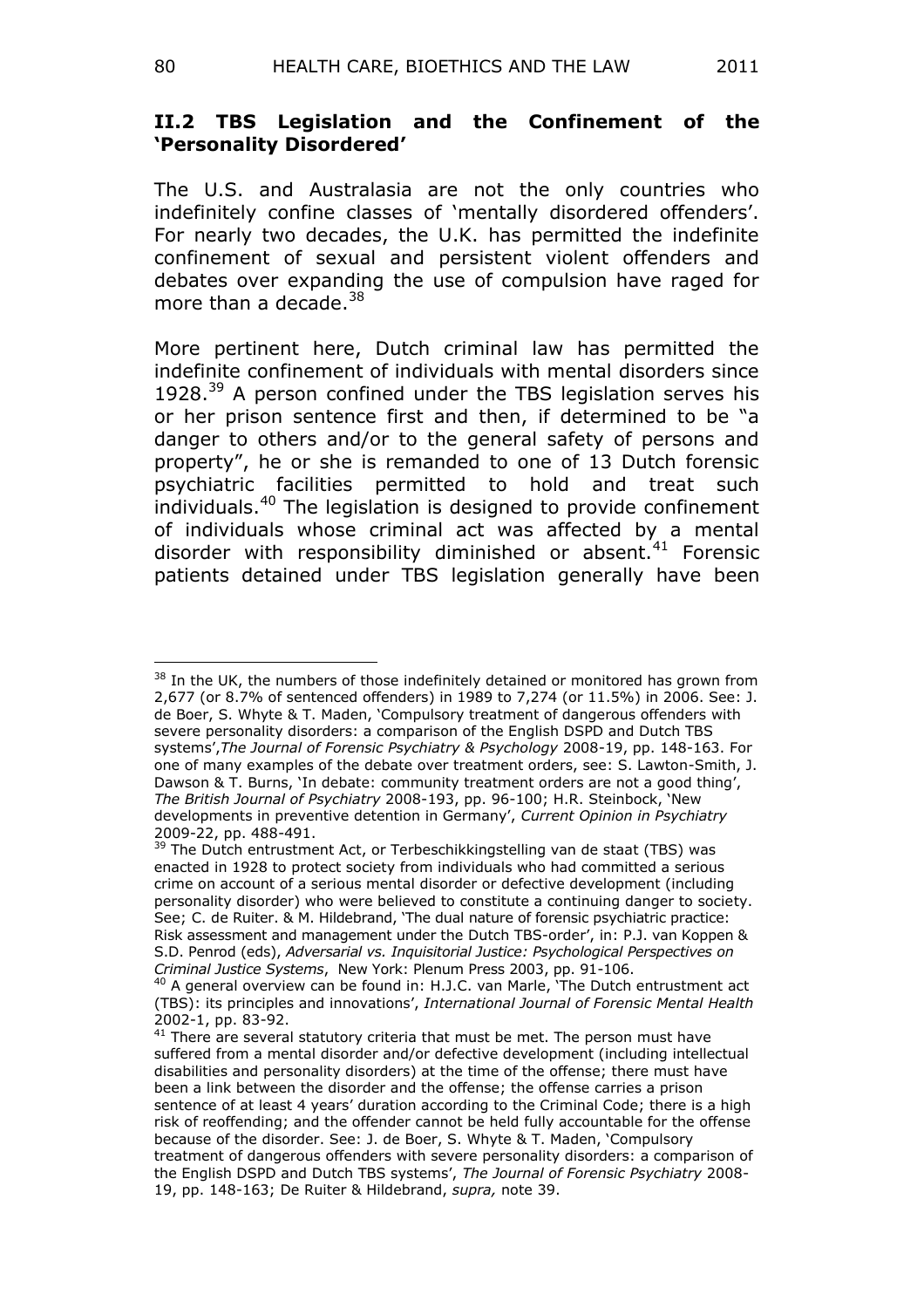convicted for serious violent and sexual offenses.<sup>42</sup> TBS is part of Dutch criminal law. As is the case with SVP laws, the number of people confined continues to increase, stretching the resources necessary to implement the statute.<sup>43</sup> There were 650 TBS beds in 2001, but the latest figures provided by the Dutch Correctional Service in September 2009 reveal the number of TBS-detainees has since then increased to 2,008.<sup>44</sup>

Recidivism rates of those confined to TBS hospitals appear to be politically and socially acceptable, particularly given the legislative goal of protecting public safety.<sup>45</sup> However, many of the criticisms of SVP legislation are applicable to the TBS system. First, the statute permits indefinite confinement based on risk assessment techniques that cannot accurately predict over the long term whether *an individual* will reoffend. The use of structured risk assessment tools has improved the replicability and predictive accuracy of risk assessment markedly over the years<sup>46</sup>, but predicting long term risk is inexact and in an era in which preventive confinement is increasingly turned to in the interest of public safety, there

 $42$  M. Hildebrand & C. de Ruiter, 'PCL-R psychopathy and its relation to DSM-IV Axis I and Axis II disorders in a sample of male forensic psychiatric patients in the Netherlands", *International Journal of Law and Psychiatry* 2004-27, pp. 233-248*.*

 $43$  A court reviews whether the person continues to meet criteria for confinement every one or two years. A mandatory independent clinical review must occur every six years, and as the number of detainees increases, it has become increasingly difficult to conduct the independent reviews in a timely manner. There have also been delays in transferring people from prison to hospitals because of waiting lists. Van Marle, *supra,* note 40.

<sup>44</sup> TBS in getal (2005-2009), Dienst Justitiele Inrichtingen, Netherlands Ministry of Justice, at:<http://www.dji.nl/Organisatie/Feiten-en-cijfers/index.aspx> (16 December 2010).

<sup>&</sup>lt;sup>45</sup> A multiple cohort study of people held under TBS orders from 1974-1998 found that the rate of recidivism had declined over time. Approximately 20% of those released to the community committed a new violent offense within five years. See: B.S.J. Wartna, S. Harbachi & L.M. van der Knaap, "Recidivism following treatment: a statistical review of criminal recidivism of former offenders under an entrustment order in the Netherlands', in: Series Onderzoek en beleid, The Hague: Boom Juridische uitgevers, at: [http://english.wodc.nl/onderzoeksdatabase/01.092a3--](http://english.wodc.nl/onderzoeksdatabase/01.092a3---recidive-tbs.aspx) [recidive-tbs.aspx](http://english.wodc.nl/onderzoeksdatabase/01.092a3---recidive-tbs.aspx)

 $46$  Several studies on the predictive accuracy of structured instruments for violence risk assessment have been conducted in samples of TBS patients who were released. All of these studies have demonstrated good to excellent predictive validity for general and sexual violence over follow-up periods up to six years after release. See for instance: V. de Vogel, *et al*., "Type of discharge and risk of recidivism measured by the HCR-20: A retrospective study in a Dutch sample of treated forensic psychiatric patients", *International Journal of Forensic Mental Health,* 2004-3, pp. 149-165; V. de Vogel, *et al*., "Predictive validity of the SVR-20- and Static-99 in a Dutch sample of treated sex offenders", *Law and Human Behavior* 2004-28, pp. 235- 251; V. de Vogel & C. de Ruiter, "The HCR-20 in personality disordered female offenders: A comparison with a matched sample of males", *Clinical Psychology and Psychotherapy* 2005-12, pp. 226-240.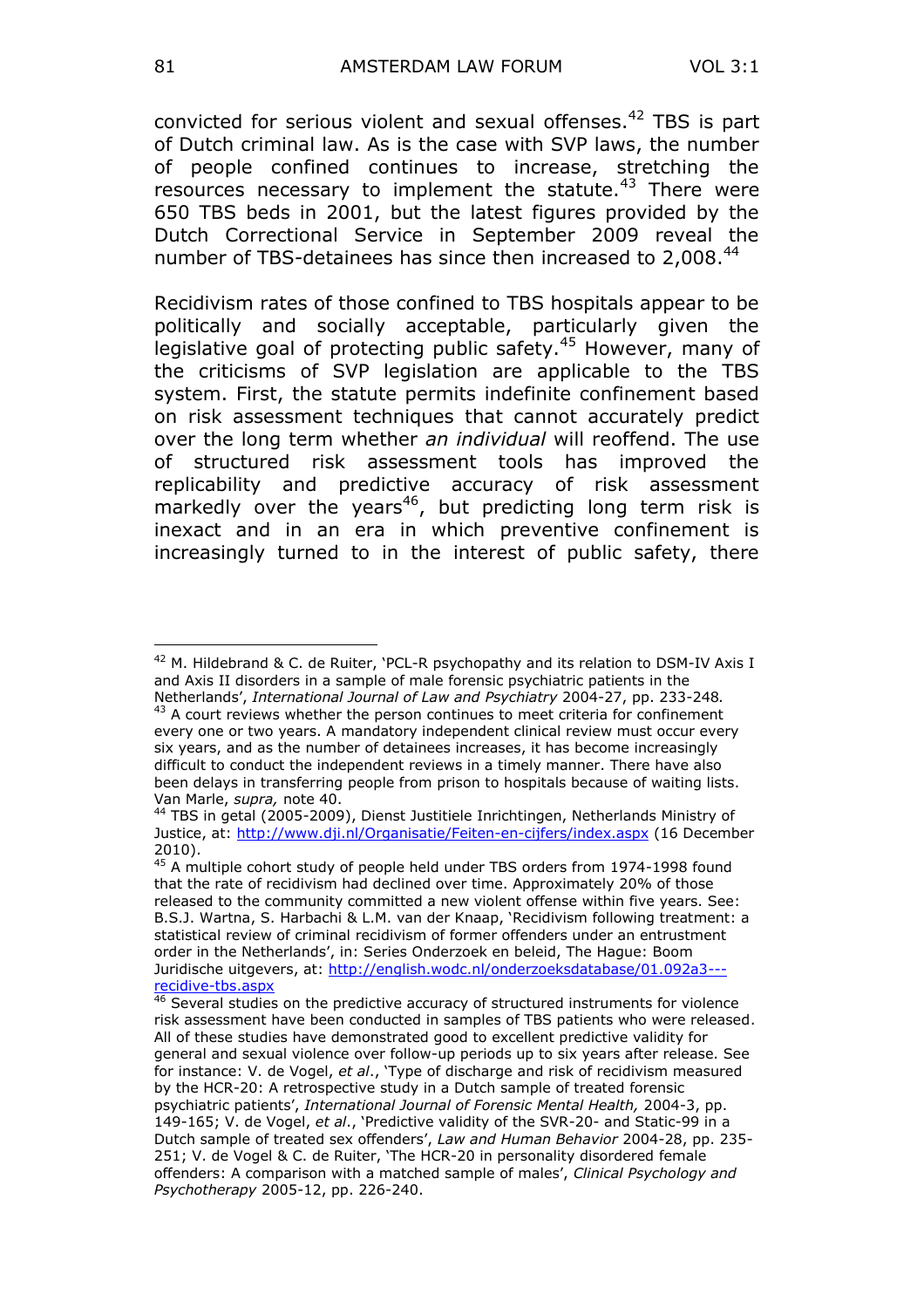certainly will be individuals who spend years in confinement who would not have offended again. $47$ 

Second, it appears that treatment can have a positive effect for some committed under TBS laws.<sup>48</sup> However, as the population of detainees grows, scarce treatment resources may be drawn away from people with serious mental illnesses in other settings in favour of those entering care through the criminal justice system. This can have the effect of altering the mission of a public mental health system, from a focus on recovery and long-term care for people with serious mental illnesses to providing services to a comparatively small group of people where the emphasis is on managing public risk rather than recovery from mental illness.

Finally, TBS laws, like SVP laws, raise human rights concerns. Even if one grants the basic legal legitimacy of such statutory schemes, inefficiencies in administration and a lack of necessary resources can significantly extend the amount of time a person is confined, with no treatment and no opportunity for release. The increase in the number of TBS patients transferred to secure long stay and long care facilities in recent years is alarming, according to the Dutch Council for the Administration of Justice and Juvenile Protection.<sup>49</sup> Resulting delays in access to care is a human rights issue, and the European Court of Human Rights awarded monetary damages to an individual

 $47$  While it is difficult to predict which individuals will commit an offence again in the long-term, it is of course also difficult to predict who will not. Legislation like SVP statutes and the TBS law draw from a population of previous offenders, and so, to some degree, ameliorate the potential threat to civil liberties to the population at large, given that previous offenses are the best predictor of future offending. However, when preventive confinement is used more and more broadly, the risk of "false-positives" (wrongly identifying individuals as threats to commit an offence who would not have done so) increases. A recent case study (in Dutch) by De Ruiter revealed that even an individual with a low base rate of recidivism in the long term, as was demonstrated in large cohort studies, may inadvertently end up in a TBS long stay facility and was only released under conditions because a counter-expert alerted the deciding judge that the risk assessment performed by the detaining hospital was inaccurate. See: C. de Ruiter, "Eenbrandstichter op de longstay: Waarom contraexpertises hard nodig zijn", *GZ-Psychologie* 2010-2 (3), pp. 18-23.

 $^{48}$  C. de Ruiter & R.L. Trestman, 'Prevalence and treatment of personality disorders in Dutch forensic mental health services", *Journal of the American Academy of Psychiatry and Law* 2007-35, pp. 92-97; P.G.J. Greeven & C. de Ruiter, "Personality disorders in a Dutch forensic psychiatric sample: Changes with treatment", *Criminal Behaviour and Mental Health* 2004-14, pp. 280-290.

 $49$  'Longstay in the context of a hospital order (tbs)', advice to the Minister of Justice, 1 February 2008, at: [http://www.rsj.nl/english/Summaries\\_of\\_recommendations/](http://www.rsj.nl/english/Summaries_of_recommendations/) (16 December 2010). Furthermore, government regulations require tri-annual reviews of the patients in long stay, as of 1 June 2009. In a letter dated 18 November 2009, the Council for the Administration of Justice and Juvenile Protection, raised concern about the lack of transparent criteria for long stay/long care and the delay in the implementation of the tri-annual reviews of these cases.